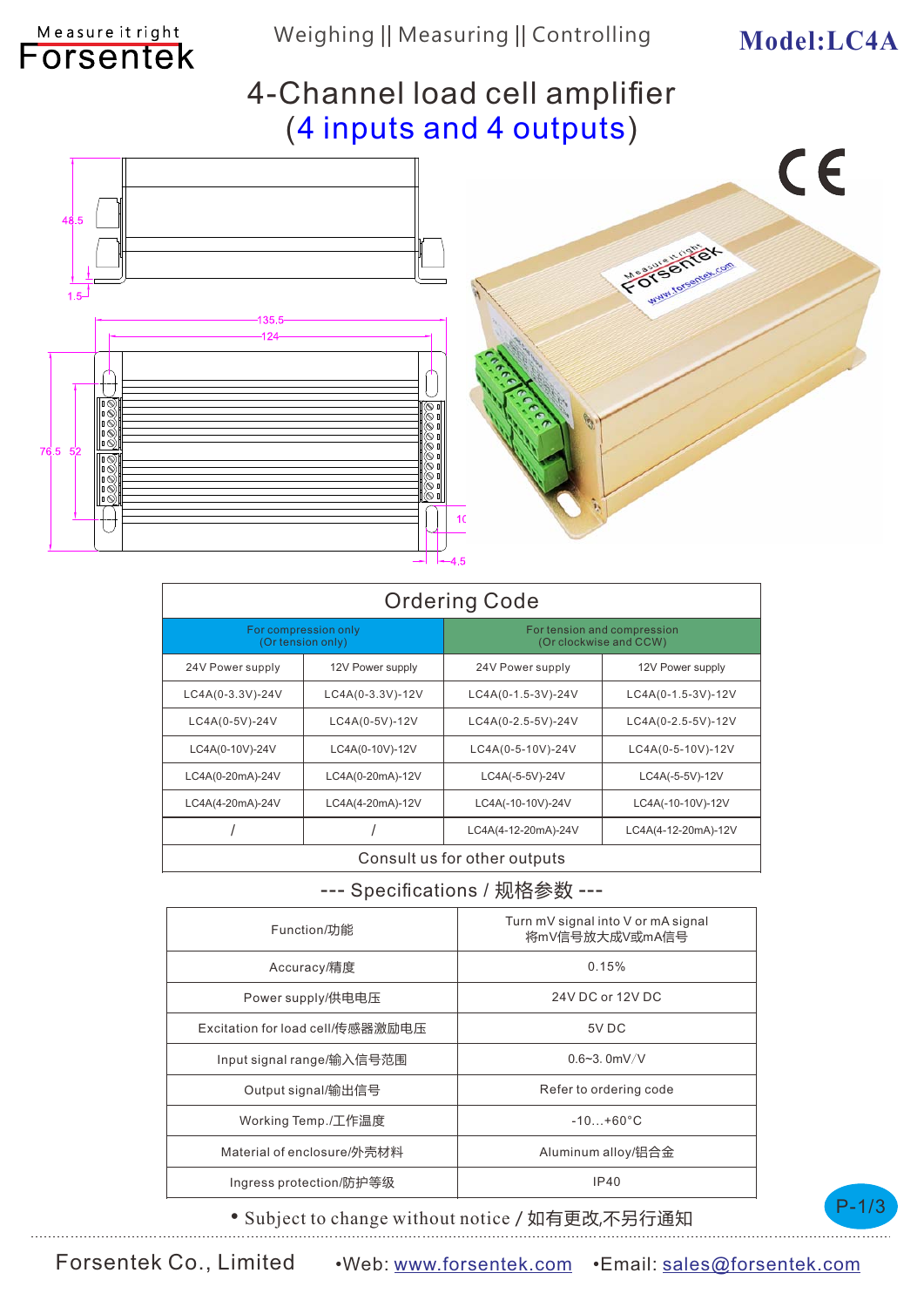### Weighing || Measuring || Controlling

Measure it right Forsentek

Wiring code of LC4A



Com Shield